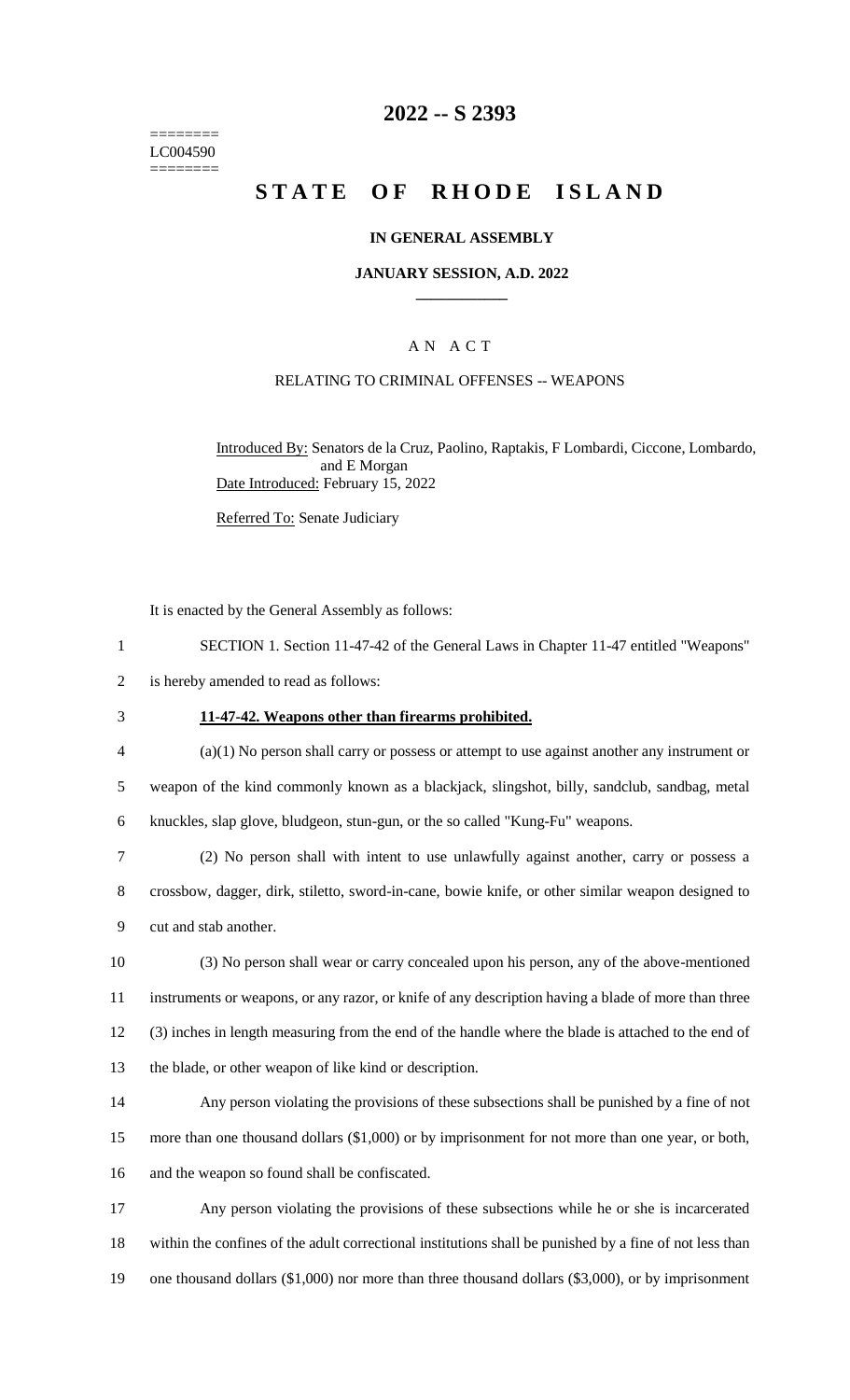for not less than one year nor more than five (5) years, or both, and the weapon so found shall be

confiscated.

- (4) It shall be lawful for a person, who is over the age of eighteen (18) years to purchase, carry, conceal, possess, use or attempt to use a stun gun against another person for self-defense.
- (5) It shall be a defense that the person using or attempting to use a stun gun that he or she
- had a reasonable belief that a person was about to inflict great bodily injury or death upon himself,

7 herself or a third party.

- 
- (6) There shall be no duty to retreat for a person using or attempting to use a stun gun.

 (b) No person shall sell to a person under eighteen (18) years of age, without the written authorization of the minor's parent or legal guardian, any stink bomb, blackjack, slingshot, bill, sandclub, sandbag, metal knuckles, slap glove, bludgeon, stungun, paint ball gun, so called "kung- fu" weapons, dagger, dirk, stiletto, sword-in-cane, bowie knife, razor, or knife of any description having a blade of more than three inches (3") in length as described in subsection (a) of this section, or any multi-pronged star with sharpened edges designed to be used as a weapon and commonly known as a Chinese throwing star, except that an individual who is actually engaged in the instruction of martial arts and licensed under § 5-43-1 may carry and possess any multi-pronged star with sharpened edges for the sole purpose of instructional use. Any person violating the provisions of this subsection shall be punished by a fine of not less than one thousand dollars (\$1,000) nor more than three thousand dollars (\$3,000), or by imprisonment for not less than one year nor more than five (5) years, or both, and the weapons so found shall be confiscated.

SECTION 2. This act shall take effect upon passage.

#### ======== LC004590 ========